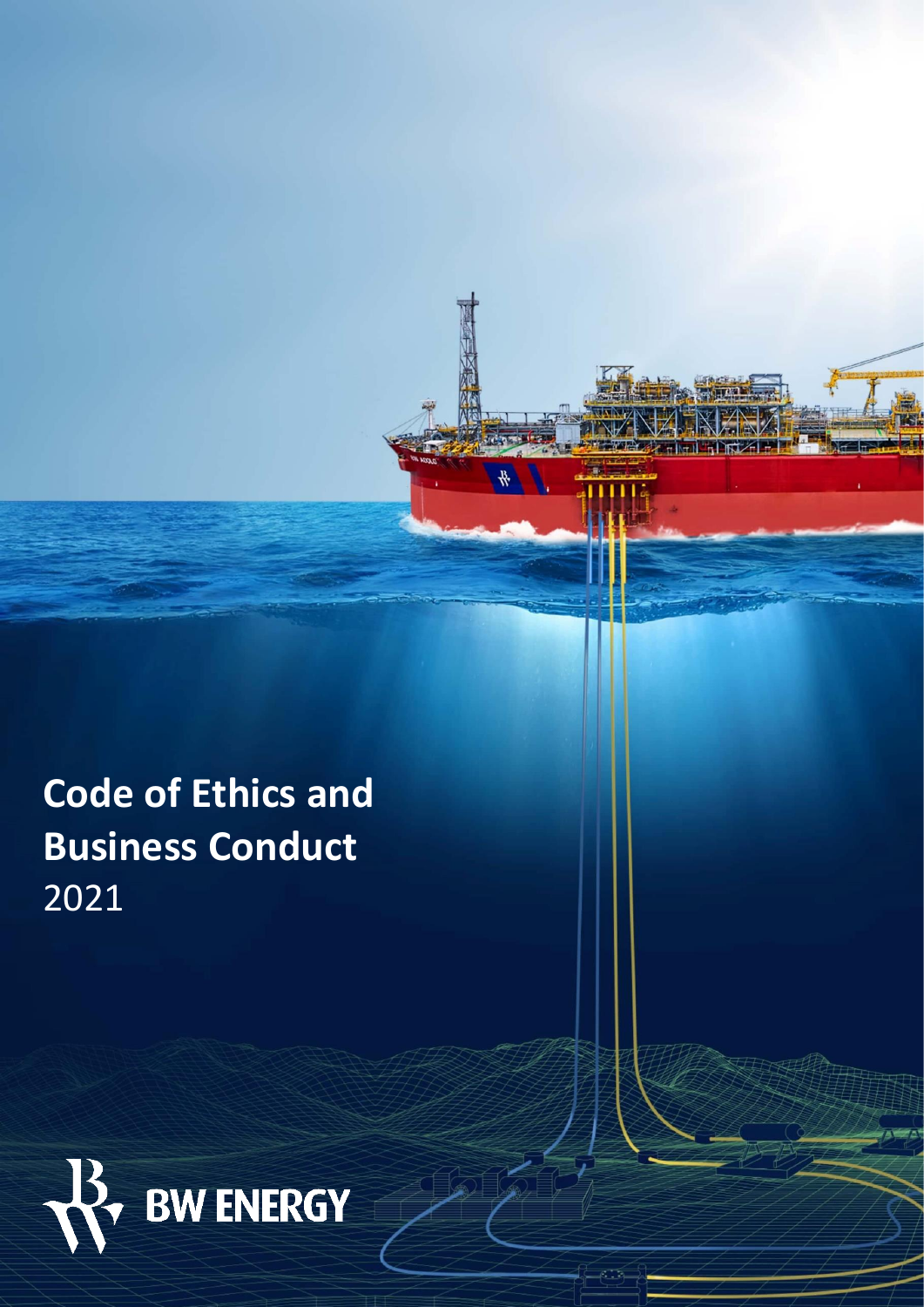## **PURPOSE**

The purpose of this code is to express BW Energy's statement of its commitment and principles in connection with issues of ethical nature that relate to business practice and personal conduct.

## **SCOPE**

This **Code of Ethics and Business Conduct** applies worldwide to all employees in BW Energy and companies in which BW Energy has a majority interest, including joint ventures, and also to all BW Energy Board members, officers, temporary employees and legal agents, consultants, intermediaries and others who act on behalf of the BW Energy (collectively "Representatives")

# **Introduction**

The BW Energy **Code of Ethics and Business Conduct** reflects our commitment to our shareholders, customers and employees to conduct our business according to the highest standards of integrity.

BW Energy's values are based on openness, competence and team spirit and are rooted in honesty and respect for the Individual. Successful businesses are profoundly dependent on confidence and a good reputation. BW Energy's diversified operations demand a high degree of care, honesty and integrity.

It is the expectation of BW Energy that all applicable business partners, suppliers, agents or other third parties (collectively referred to as "Suppliers") will also observe equivalent principles when conducting businesses with BW Energy. To that end BW Energy has created a "Supplier Code of Ethics and Business Conduct" in which it expresses the expectations we hold for our Suppliers.

If you are uncertain whether a particular activity is legally or ethically acceptable, the rule is to seek advice and guidance from the BW Energy Head of Corporate Integrity, or other compliance contacts notified to you in local departmental procedures or the **Ethics and Business Conduct Guidelines.**

As a Representative, you are responsible for making these guidelines known and to promote and monitor compliance. All consultants, intermediaries and others who act on BW Energy's behalf must make themselves familiar with the **Code of Ethics and Business Conduct** and act accordingly.

The **Code of Ethics and Business Conduct** describes the ethical principles guiding our business. The Code is a framework intended to support BW Energy and its Representatives in the performance of their duties. It is not exhaustive and is supplemented by specific **Ethics and Business Conduct Guidelines** and other subject matter policies and other relevant procedures in BW Energy's Management System.

# **General guidelines**

BW Energy requires Representatives to observe high standards of business and personal ethics in the conduct of their duties and responsibilities. Representatives must practice fair dealing, honesty and integrity in every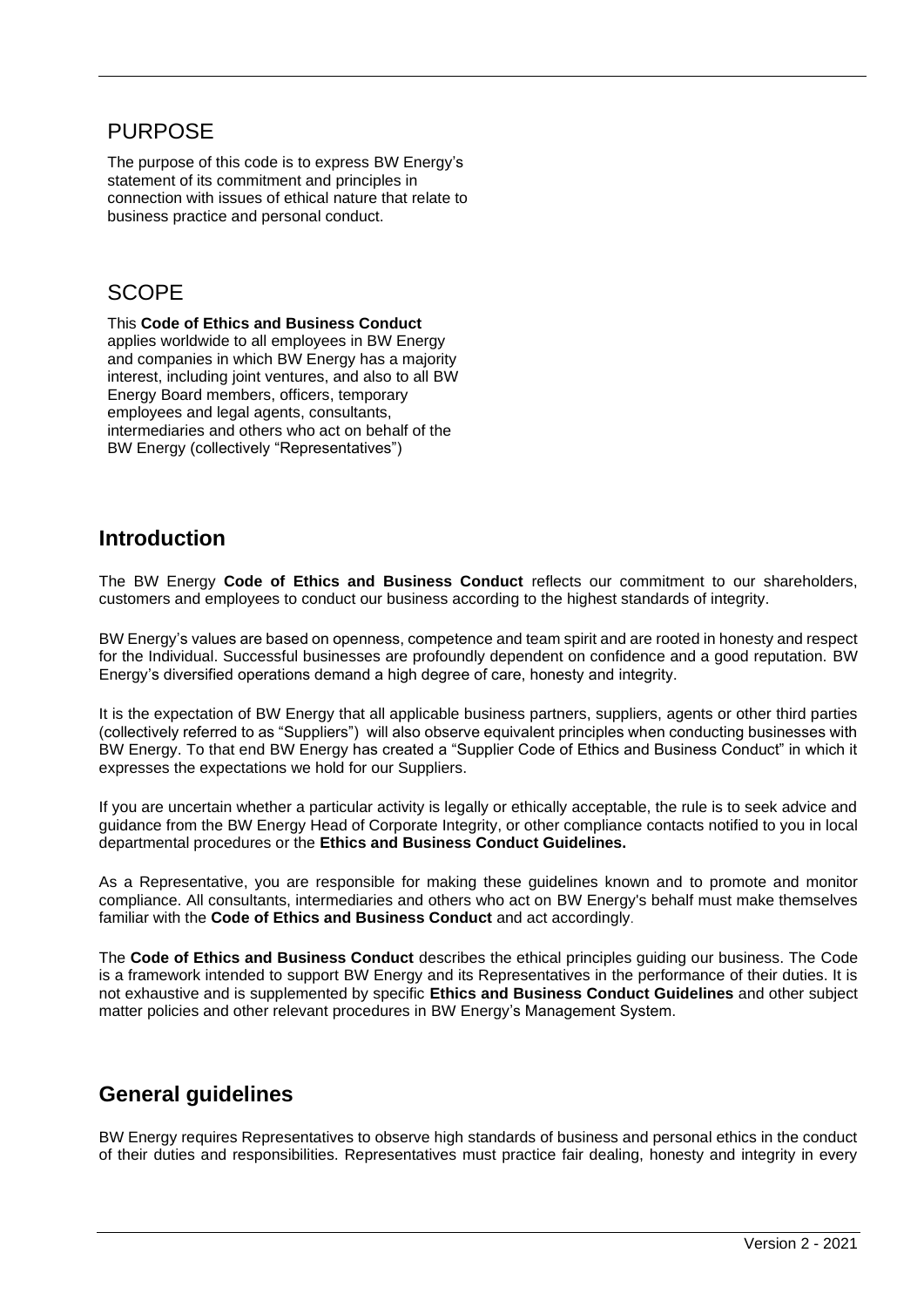aspect in dealing with employees, business relations and customers, the public, the business community, shareholders, suppliers, competitors and government authorities.

In its business activities BW Energy will comply with applicable laws and governmental rules and regulations in every country in which BW Energy is operating.

It is the personal responsibility of everyone to adhere to the standards and restrictions imposed by those laws, rules and regulations, including those relating to accounting and auditing matters, and to internal BW Energy rules (if these are not in conflict with the applicable legislation).

The principles contained in this **Code of Ethics and Business Conduct** apply to all transactions, large or small, and drive the behaviour expected in the conduct of BW Energy's business at all times. BW Energy will not condone or tolerate any instance of unethical or unlawful behaviour.

## **No tolerance for corruption**

BW Energy is against any and all forms of corruption, and is committed to support and promote a business environment free of corruption and bribery. BW Energy is committed to complying with anti-corruption laws.

No one in BW Energy, being Board members, officers, employees, temporary employees and legal agents, consultants, intermediaries or others who act on BW Energy's behalf shall directly or indirectly offer, promise, give or receive bribes, kickbacks, inappropriate gifts or other undue advantages or remuneration in order to achieve improper business or personal advantage. If such an act occurs, it may result in disciplinary action, contractual termination or dismissal with or without notice, and may also be reported to the relevant authorities. Also, pursuant to applicable legislation, BW Energy and its officers and employees directly involved may be subject to fines, imprisonment and civil litigation.

BW Energy will take the necessary steps in order to prevent its financial transactions from being used by others to launder money.

# **Confidentiality and protection of assets**

Trade secrets and other proprietary information about BW Energy, its business activities, technology, other intellectual property, financial position or personnel, as well as information about or received from BW Energy's customers, suppliers and partners, must be treated as confidential.

Such information may not be disclosed to persons outside BW Energy or to Representatives without proper authority. The obligation to preserve BW Energy's confidential information continues after employment ends.

#### **Data Protection**

Data Protection rules apply to any information that can be used on its own, or in combination with other clues, information, or context, to identify, contact, or locate an individual.

BW Energy is committed to protecting personal data, and to do so Representatives must know the types of data we hold, where data is held, what it is used for, and then understand the consequences of a data protection breach.

If personal data falls into the wrong hands, it may be possible for criminals to identify an individual and target them for illegal activity. We therefore all have a responsibility to protect the data of our clients, fellow Representatives and other parties such as Supplier individuals.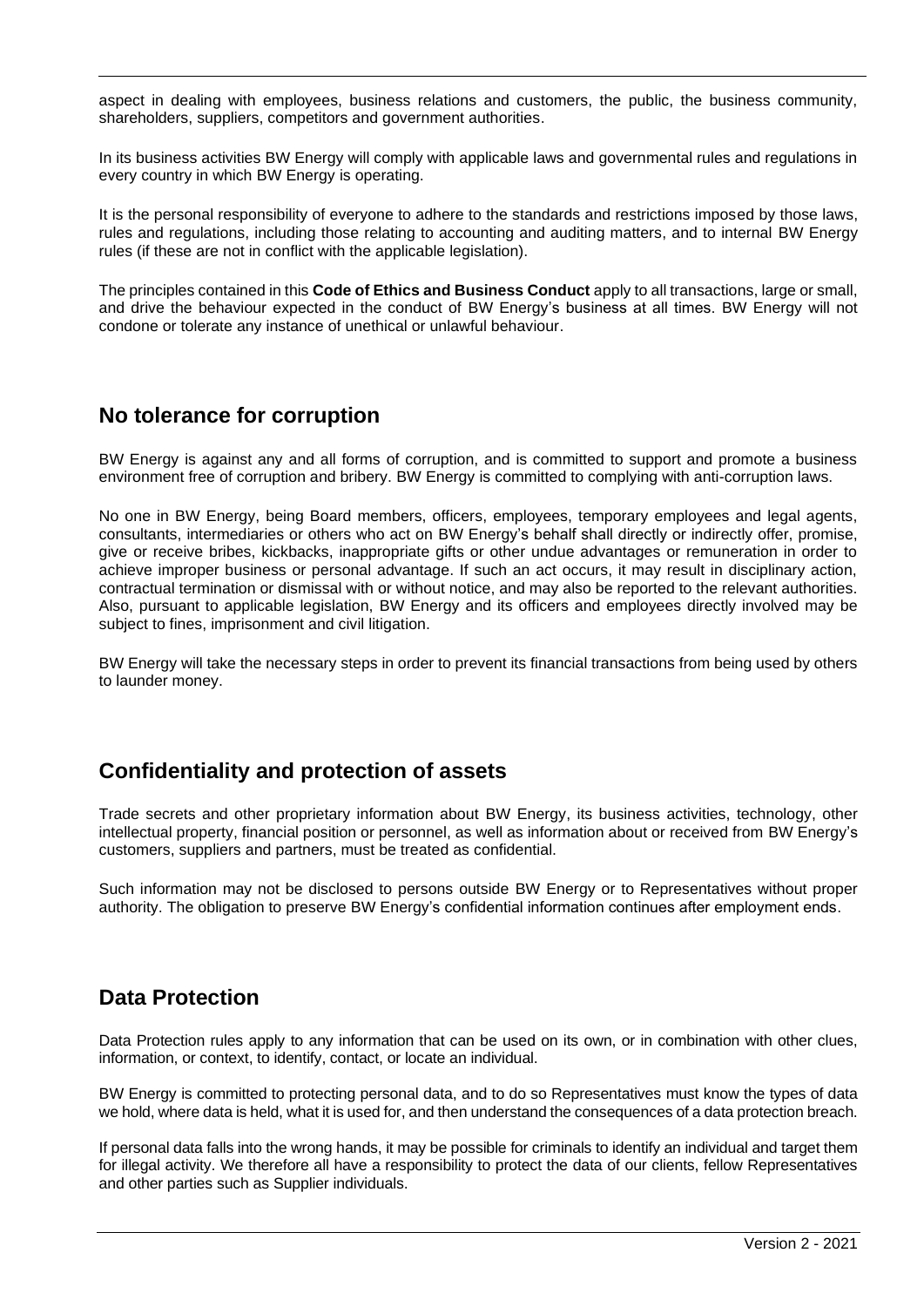Privacy incidents are often caused by people making simple mistakes. To help avoid any such mistakes, Representatives should follow the following principles:

- Don't collect data unless you have to.
- Make sure the data is processed lawfully, fairly and transparently.
- Don't use data for purposes other than the purpose about which you have informed the individual make sure you only collect data for specified, explicit and legitimate purposes. Don't process data in a way that is incompatible with those purposes.
- Use personal data only for the purposes for which it was originally obtained. Make sure your use of data is adequate, relevant and limited to what is necessary.
- Protect data at all costs and safeguard identity by stripping out information unnecessary for the purpose (i.e. removing names immediately from files when hourly salary data is only needed for the purpose of project cost modelling).
- Limit Internal access to any personal data you hold for legitimate reasons.
- Destroy data when it's no longer required.
- Make sure your data is accurate and, where necessary, kept up to date.

BW Energy will observe the same principles when collecting, using, handling and retaining personal information of its Representatives

BW Energy has established a public Privacy Policy, accessible on the corporate website and further information on our Data Protection compliance programme, including relevant procedures can be found by Representatives on our Management System (or are circulated to Representatives only having external access, such as our third parties, when necessary) or by contacting the company's Data Protection Officer (the Head of Corporate Integrity).

If there is any data breach, Representatives must report this to our Data Protection Officer.

# **Records and Communications**

Accurate and reliable records of many kinds are necessary to meet BW Energy's legal and financial obligations and to manage the affairs of BW Energy. BW Energy's books and records must reflect, in an accurate and timely manner, all business transactions. The Representatives responsible for accounting and recordkeeping must fully disclose and record all assets, liabilities, or both, and must exercise diligence in enforcing these requirements.

Representatives must not make or engage in any false record or communication of any kind, whether internal or external, including but not limited to false expense, attendance, production, financial, or similar reports and statements.

# **Competition**

BW Energy is committed to fair and open competition. In no circumstances shall BW Energy engage in any anticompetitive practices or other activities in violation of applicable anti-trust laws and directives. No Representative shall enter into any formal or informal understanding, agreement or plan, with any competitor in regard any competitive information; nor engage in any other conduct which violates anti-competition laws. Joint venture agreements and proposals, or subcontracting agreements with competitors which have been approved by BW Energy's Legal Department are not prohibited.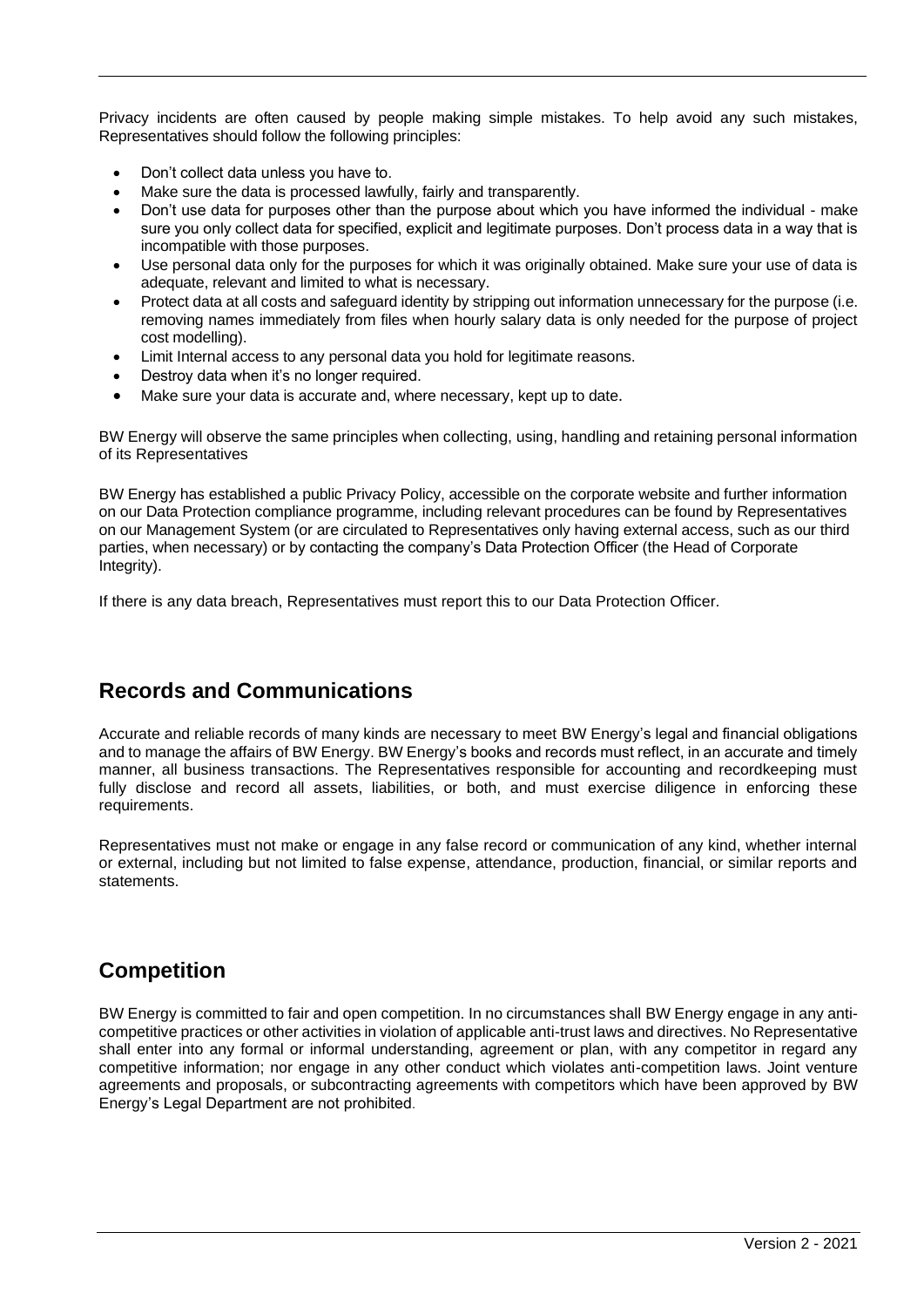## **Insider trading**

Insider information is information capable of affecting the price of securities and which is not publicly available or generally known to the market. An example would be that one company decides to take over another and a person is in a position to know this is taking place before it happens.

Knowing this information, a Representative might be in a position to make a financial win as the share price of the companies might rise when the takeover news becomes public. This is knowing insider information and trading on it to your advantage.

BW Energy's Insider Trading policy is that no individual may use, or contribute to others using, insider information about BW Energy or other companies to subscribe for or trade in securities, either privately or on BW Energy's behalf. This applies to Representatives and any person living in their households, like a spouse or anyone who is financially dependent, such as children.

As a company listed at the Oslo Stock Exchange, BW Energy has issued regulations for its Primary Insiders wishing to trade in BW Energy or other securities.

Aside from being a "Primary Insider" as a Representative of BW Energy you may still be in possession of sensitive information which should not be revealed to other people, inside or outside of the Company. All Representatives should be mindful that they should not share sensitive information and that such information can take many different forms, for example financial statements and results, accounts receivable figures, commercial terms, project milestone dates etc.

If you are in doubt or need clarification, please review the BW Energy Insider Trading Policy and/ or contact the Investor Relations department or the Chief Financial Officer directly.

# **Funds and Other Assets**

Representatives who have access to BW Energy's funds in any form must follow the prescribed procedures for recording, handling, and protecting money as detailed in BW Energy's policies and procedures or other explanatory materials, or both. BW Energy imposes strict standards to prevent fraud and dishonesty. If Representatives become aware of any evidence of fraud and dishonesty, they should immediately advise their supervisor or seek appropriate legal guidance so that BW Energy can promptly investigate further.

When a Representative's position requires spending BW Energy funds or incurring any reimbursable personal expenses, that individual must use good judgment on BW Energy's behalf to ensure that good value is received for every expenditure. BW Energy funds and all other assets of BW Energy are for the purposes of BW Energy only and not for personal benefit.

# **Dealing With Outside People and Organizations**

Representatives must take care to separate their personal roles from their BW Energy positions when communicating on matters not involving BW Energy business. Representatives must not use BW Energy identification, stationery, supplies, and equipment for personal or political matters.

When communicating publicly on matters that involve BW Energy business, Representatives must not presume to speak for BW Energy on any topic, unless they are certain that the views they express are those of BW Energy, and it is BW Energy's desire that such views be publicly disseminated.

Social media is constantly evolving, impacting our notions of privacy and communication norms. BW Energy does not endorse the use of online social media platforms for professional purposes however respects that outside work, Representatives may be active users. When interacting on social media, the privacy rights of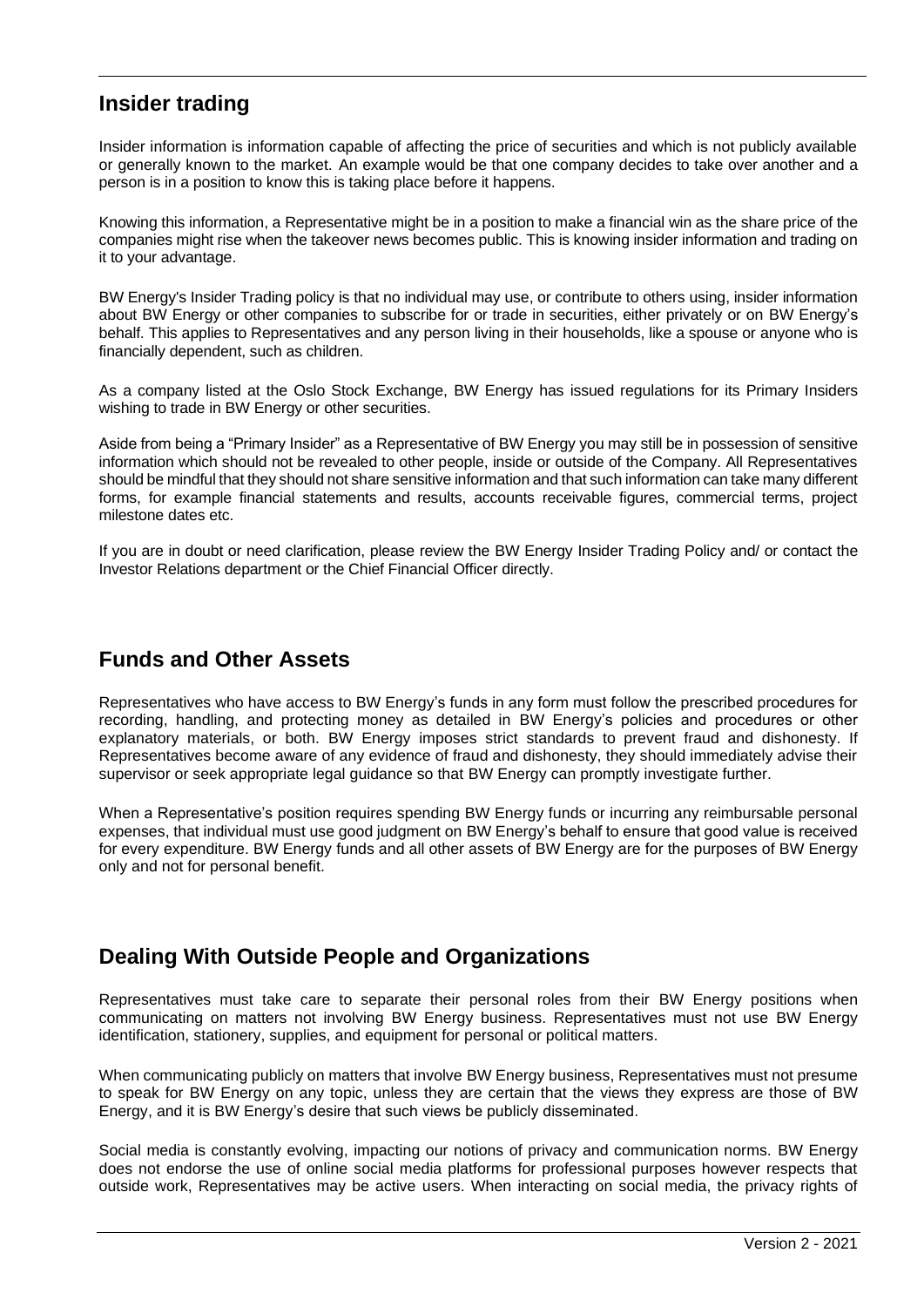current and former employees should be respected and BW Energy or its Representatives should not be represented in a false or misleading way.

When dealing with anyone outside BW Energy, including public officials, Representatives must take care not to compromise the integrity or damage the reputation of either BW Energy, or any outside individual, business, or government body.

No business communications should be conducted using personal devices, except via company authorized applications.

## **Prompt Communications**

In all matters relevant to customers, suppliers, government authorities, the public and others in BW Energy, all Representatives must make every effort to achieve complete, accurate, and timely communications - responding promptly and courteously to all proper requests for information and to all complaints.

## **Personal conduct**

When acting on behalf of BW Energy, Representatives shall not take unfair advantage through manipulation, concealment, abuse of privileged information, misrepresentation of material facts, or other unfair dealing practices.

BW Energy expects its Representatives to conduct themselves in a businesslike manner. Drinking, gambling, fighting, swearing, and similar unprofessional activities are strictly prohibited while on the job or representing BW Energy on business travel.

# **Respect for the individual, Human Rights and Employment Practices**

BW Energy prohibits unlawful discrimination against employees, shareholders, officers, directors, customers and suppliers on account of race (including colour, nationality and ethnic or national origin),social status or origin, age, gender or gender identity or expression, sexual orientation, marital or civil partnership status orfamily structure, maternity or pregnancy, religion, political belief or disability. All persons shall be treated with dignity and respect and they shall not be unreasonably interfered with in the conduct of their duties and responsibilities. Inappropriate workplace conduct, such as harassment will not be tolerated. Harassment can include unwanted physical contact, bullying, intimidation or offensive jokes, and may relate to a form of discrimination. BW Energy prohibits and will not tolerate any form of harrasment and abusive behavior. All BWE Personnel and Representatives shall contribute to a work environment free from any discrimination and harassment.

BWE is committed to ensuring effective employee relations through mechanisms for receiving employee feedback and addressing employee concerns, including supporting freedom of association and collective bargaining

BW Energy commits to the United Nations Universal Declaration of Human Rights and the standards advised by the International Labour Organisation. Slavery, forced labour, child labour, torture and other violations of human rights are totally unacceptable . The term "child" refers to any person under 15 or the minimum legal age for employment where the work is performed. BW Energy will adhere to regulations prohibiting human trafficking and comply with all applicable laws in the countries in which we operate and must not, for example require personnel to pay recruitment fees or deposits; destroy, confiscate or conceal identify or immigration documents.

BW Energy is commited to preventing slavery and human trafficking and relevant statements are available on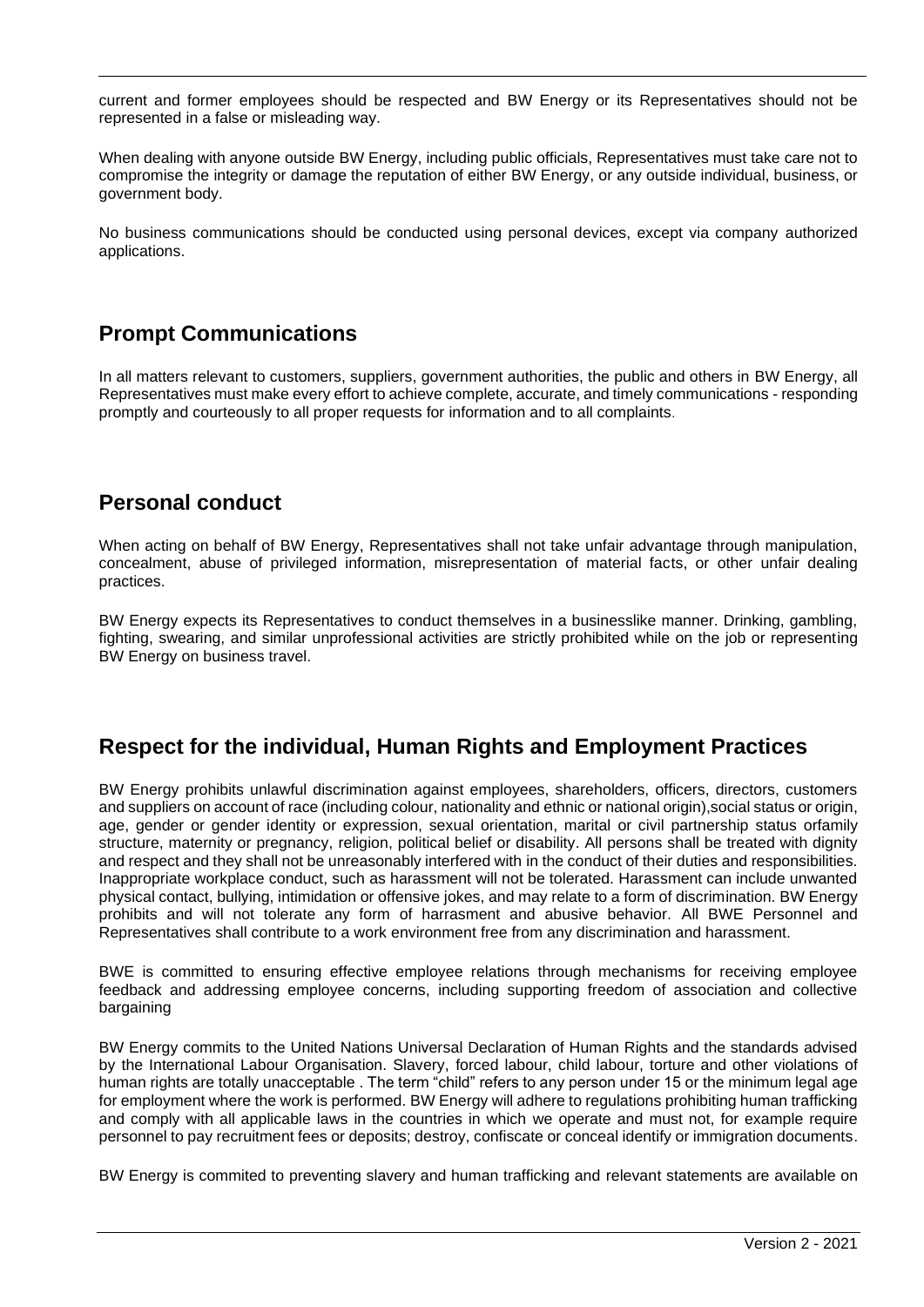our BW Energy external website.

BW Energy conducts due diligence on its third parties. These procedures support our efforts to ensure that our supply chains operate in an ethical and responsible manner and to prevent slavery, human trafficking, forced or child labour and any other violations of human rights and labour standards. For more information on BW Energy expectation towards our suppliers, please refer to the Supplier Code of Ethics and Business Conduct

# **Loyalty & Conflict of interest**

BW Energy requires Representatives to be loyal to BW Energy, and to refrain from actions or to have interests that make it difficult to perform their work objectively and effectively.

Representatives must behave impartially in all business dealings and not give other companies, organisations or individuals improper advantages. The employees may not take part in or seek to influence any decision under circumstances that can give rise to an actual or perceived conflict with BW Energy's interest or could in any way have a negative effect on their own freedom of action or judgement. Such circumstances may be a personal interest in the subject matter – financial or otherwise – directly or through spouse, partner, close relative or any other person with whom they have close relations.

Regardless of the circumstances, if Representatives sense that a course of action they have pursued, or are presently pursuing, or are contemplating pursuing may involve them in a conflict of interest, they should immediately communicate all the facts to the BW Energy Head of Corporate Integrity, or other local compliance contacts notified to you.

## **Trade Compliance**.

BW Energy is committed to complying with all relevant Trade Sanctions and Export Controls. These are laws and regulations which govern whether you can do business, and what you can do, with certain individuals, entities or countries.

BW Energy will ensure that all business activities, and the 3rd parties' activities performed on our behalf, are conducted in accordance with all applicable laws and regulations covering the Economic sanctions and the Import and Export of goods and services, this includes compliance with Strategic Export Control Regulations, Customs regulations and related tax laws and anti-boycott laws.

# **Expressions of Concern**

BW Energy wants to encourage open discussions about responsible conduct. This should take place through a constructive and non-threatening process. If you discover any unethical or illegal practice or find yourself in an ethical dilemma you are obliged to seek advice. If you would like to report a concern in respect to breach of laws and regulations (such as possible bribery of corruption) the Speak Up Channel on the BWE Ethics & Business Conduct Intranet allows to report concerns even on an anonymous basis. For concerns of a more general nature, such as breach of corporate policies, a procedure has been set up for **Expressions of Concern.**

Access to the Speak Up Channel is also available to our external business partners, as notified to them through our onboarding activities, through our Qualification process or in contractual documents provided.

All reports of suspected violations will be treated confidentially. Reviews and investigation will be conducted in an independent, fair and unbiased manner with respect to all parties involved and in accordance with relevant laws and principles (including fair hearing). All reports will be documented and if needed will be reported to the relevant authorities.